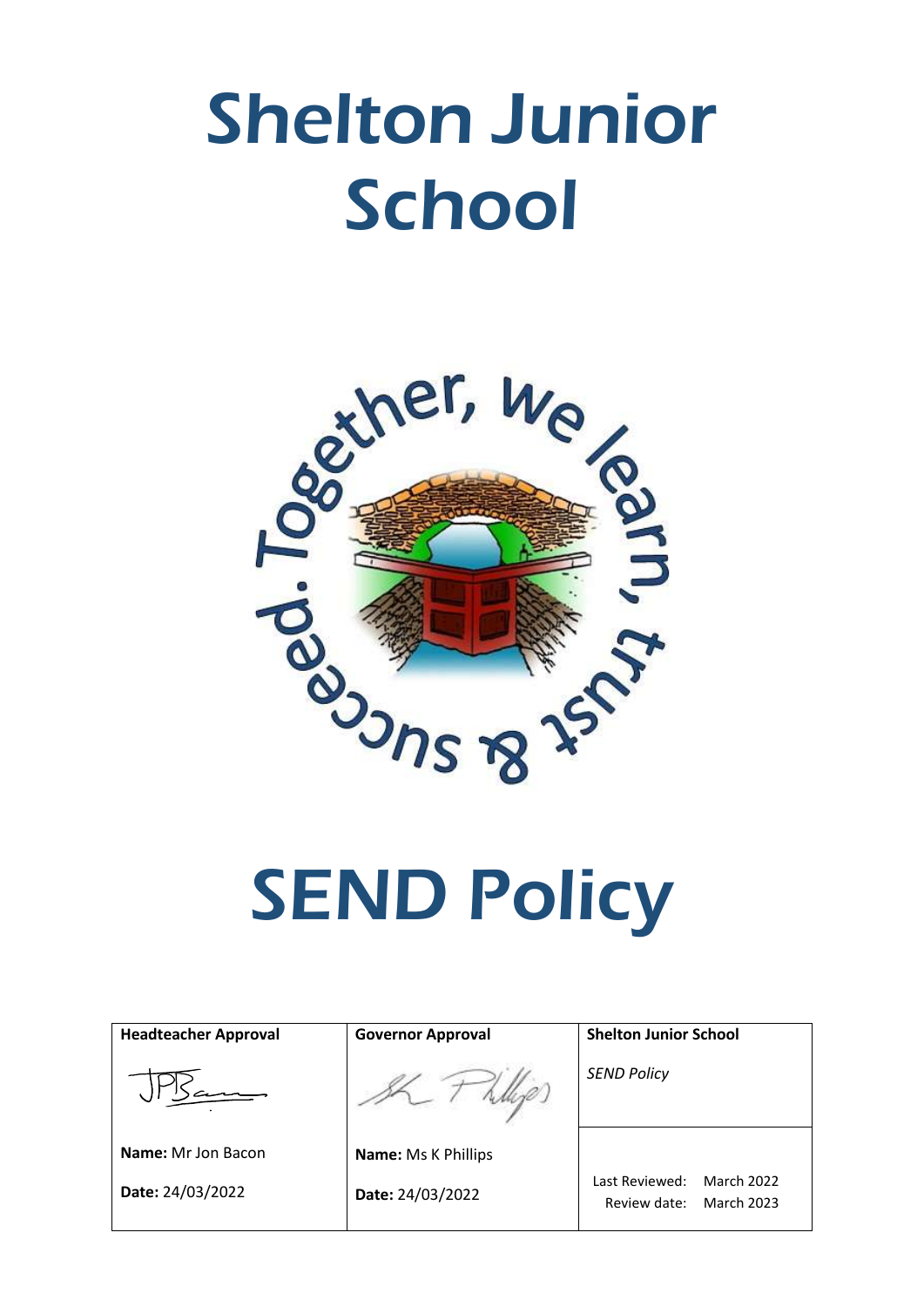# <span id="page-1-0"></span>**Policy review dates and changes**

| <b>Date</b> | By whom    | <b>Summary of changes made</b> |
|-------------|------------|--------------------------------|
| 15/01/2020  | ${\sf JB}$ | Removed repeated word          |
| 17/03/2021  | HC         | Changed name of SENCO          |
| 15/03/21    | HC         | <b>Updated Policy</b>          |
|             |            |                                |
|             |            |                                |
|             |            |                                |
|             |            |                                |
|             |            |                                |
|             |            |                                |
|             |            |                                |
|             |            |                                |
|             |            |                                |
|             |            |                                |
|             |            |                                |
|             |            |                                |
|             |            |                                |
|             |            |                                |
|             |            |                                |
|             |            |                                |
|             |            |                                |
|             |            |                                |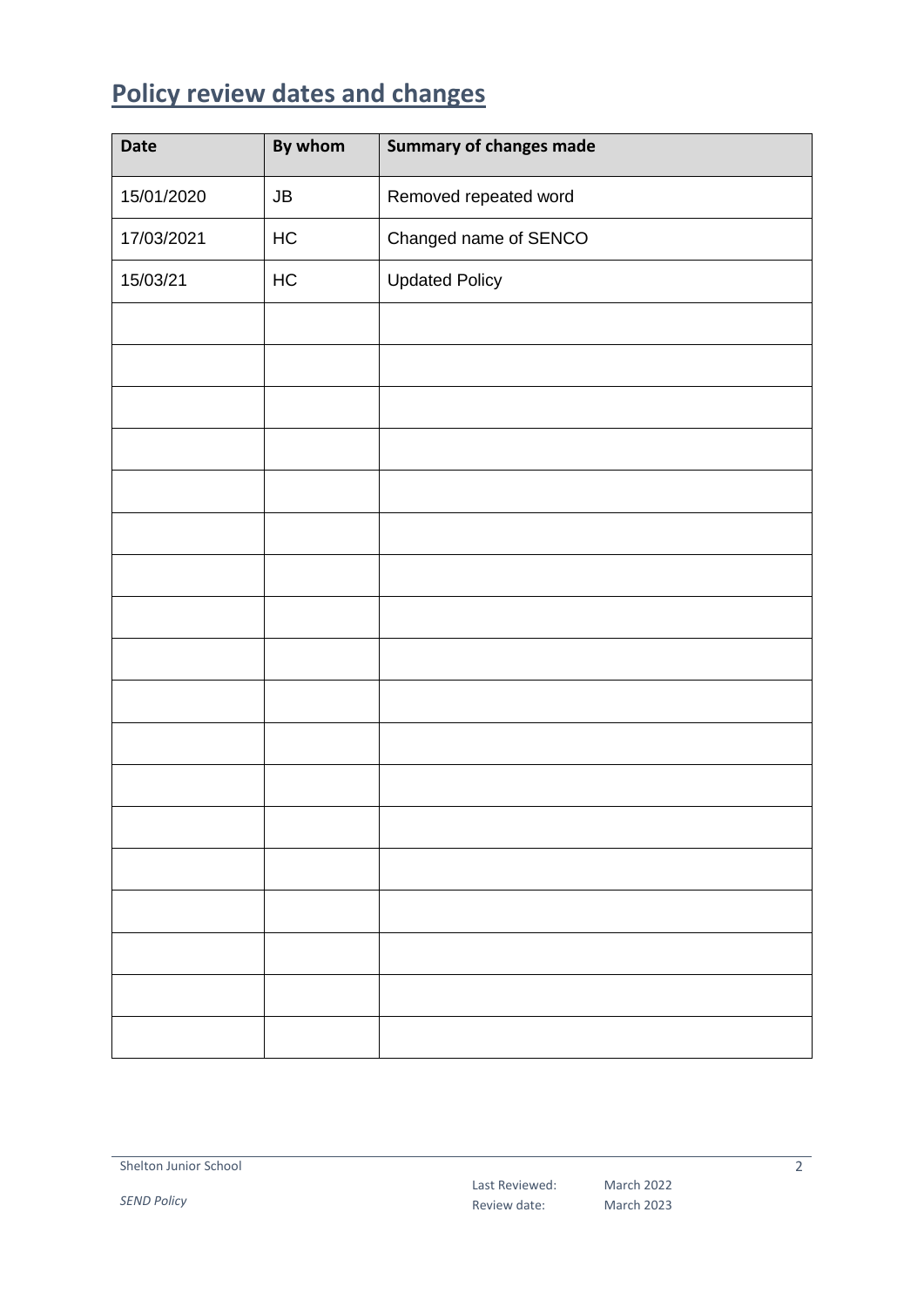# Contents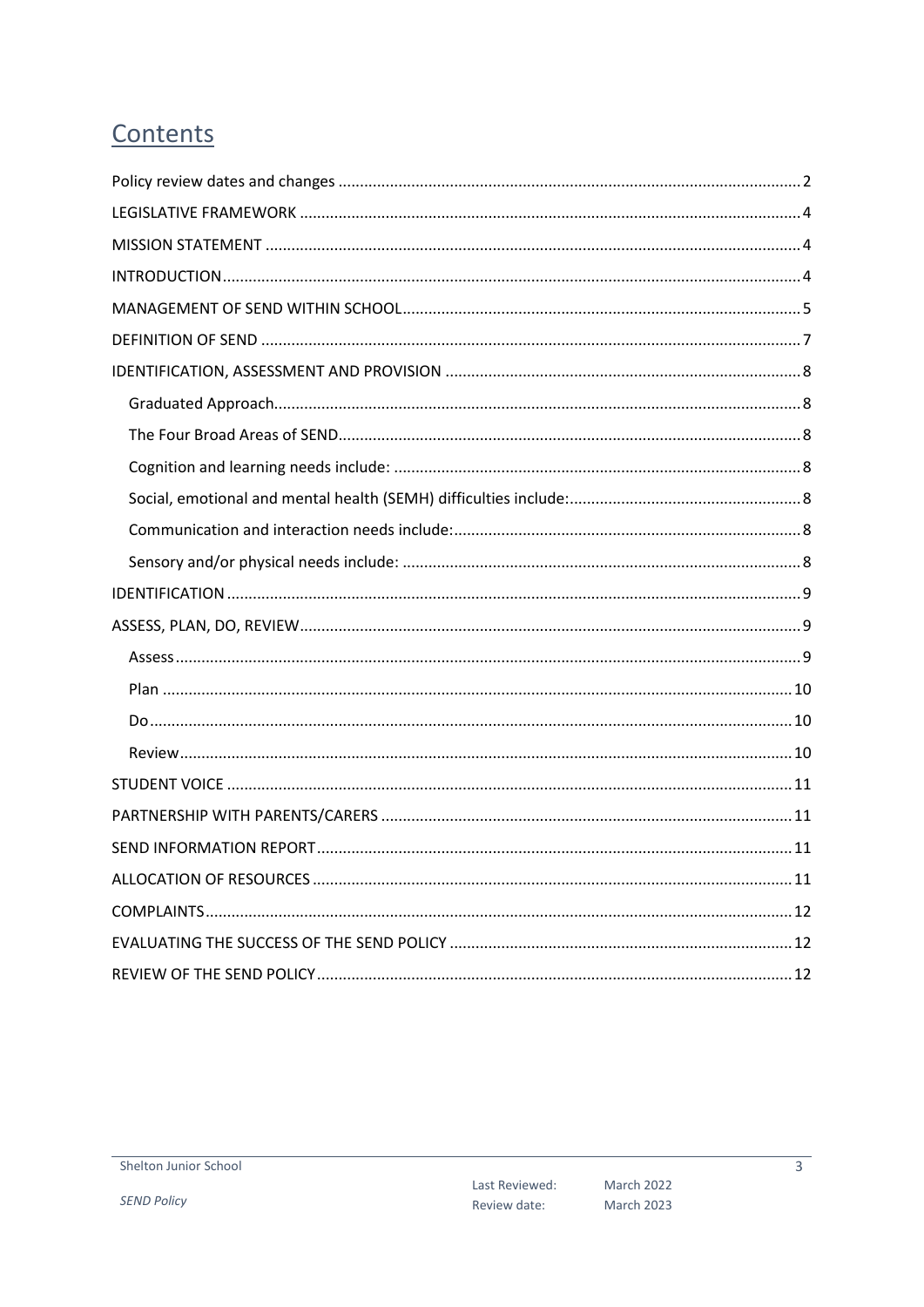# <span id="page-3-0"></span>**LEGISLATIVE FRAMEWORK**

Shelton Junior School SEND policy for young people with special educational needs or disabilities is governed and informed by the statutory framework set out in:

- SEND Code of Practice 2015
- Working Together to Safeguard Children 2018
- Equality Act 2010
- Health and Social Care Act 2010
- Education and Inspections Act 2006
- Educations and Skills Act 2006
- Education Act 2002
- Children Act 1989
- Fducation Act 1996

# <span id="page-3-1"></span>**MISSION STATEMENT**

At Shelton Junior School all pupils and staff will be encouraged to achieve their full potential and children will be enabled to develop academically, socially and emotionally so as to participate fully in the life of the school and the wider community. We value the abilities and achievements of all our pupils, and we are committed to providing, for each pupil, the best possible environment for learning.

## <span id="page-3-2"></span>**INTRODUCTION**

High quality teaching is that which is differentiated to meet the needs of the majority of children. Some children will need something *additional to and different from* what is provided for the majority of children; this is the special educational provision and we will use our best endeavours to ensure that provision is made for those who need it.

This SEND policy details how Shelton Junior School will do its best to ensure that the necessary provision is made for any pupil who has special educational needs. We will ensure that staff in the school are able to identify and provide for those pupils who have special educational needs to allow pupils with SEND to join in the activities of the school.

The staff and governors of Shelton Junior School will also work to ensure that all SEND students reach their full potential, are fully included within the school community and are able to make successful transfers between educational establishments. This policy aims to support all members of staff in providing positive whole school approaches towards the learning, progress and achievement of SEND students.

Shelton Junior School

*SEND Policy*

Last Reviewed: Review date: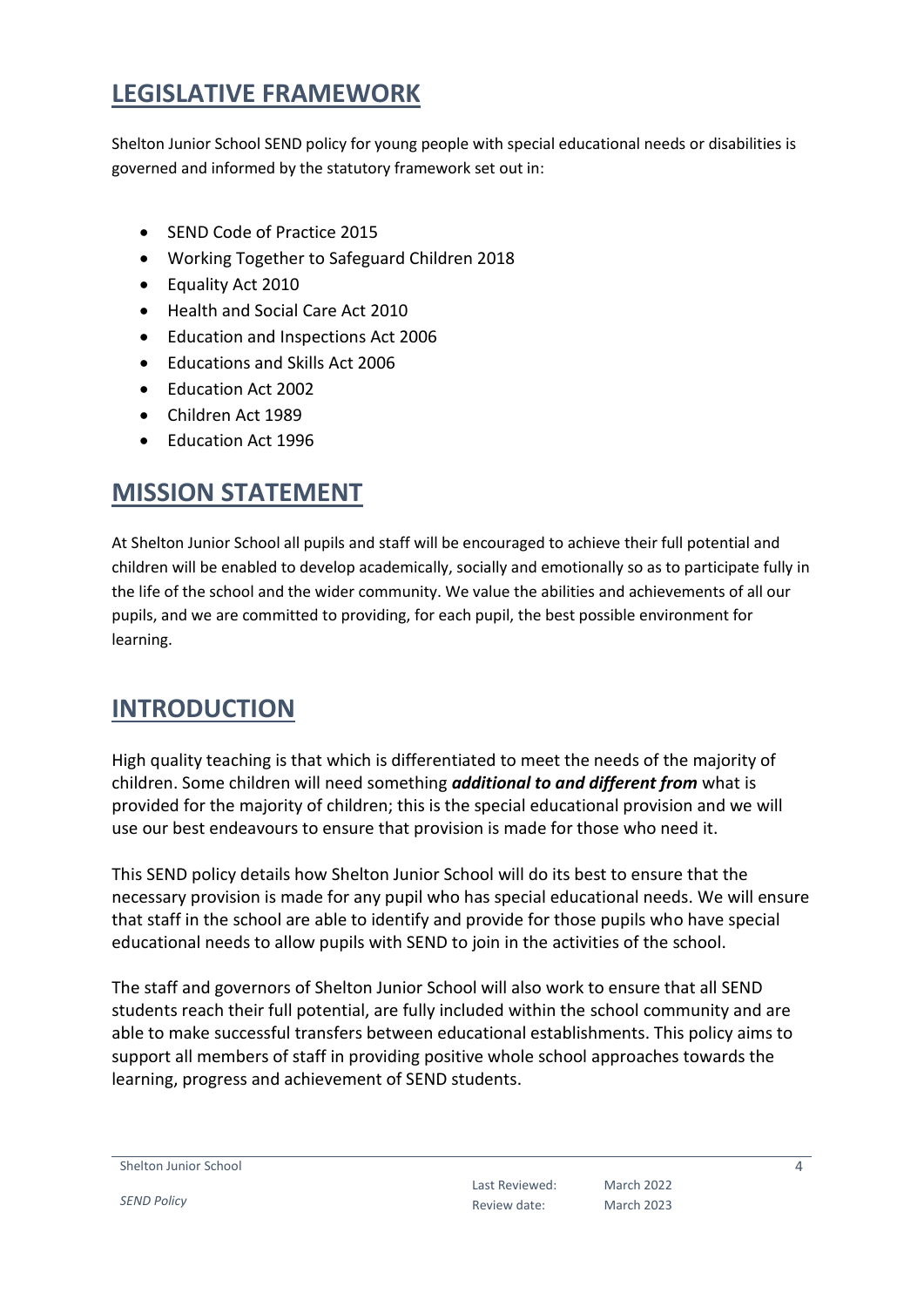#### *Every teacher is responsible and accountable for all pupils in their class wherever or with whoever the pupils are working. All teachers are teachers of SEND students.*

Teaching and supporting such pupils is therefore a whole school responsibility requiring a whole school response. Meeting the needs of SEND students requires partnership working between all those involved - LA, school, parents/carers, students, children's services and all other agencies.

# <span id="page-4-0"></span>**MANAGEMENT OF SEND WITHIN SCHOOL**

The head teacher and the governing body have delegated the responsibility for the day to day implementation of the policy to the SENCO.

The SENCO's name is **Heather Culling.** The SENCO has Qualified Teacher Status and has completed the NASENCO award.

The name of the governor with responsibility for SEND is **Angeline Thorne**. All school staff have a responsibility for pupils with SEND. Staff are aware of their responsibilities towards pupils with SEND. A positive and sensitive attitude is shown towards those pupils. Staff responsibilities are identified in individual job descriptions. Teaching Assistants (TAs) play a major role in the support of pupils with SEND. The rationale for the deployment of TAs is based on recommendations from the Education Endowment Fund and targeted through proven and published interventions. We use our school Shelton Universal Pupil Enhancement Register (SUPER) to plan, do and review these interventions throughout the year.

The SENCo named above has the following responsibilities:

- **IF** In collaboration with the Head teacher and governing body, determine the strategic development of the SEND policy and provision with the ultimate aim of raising the achievement of pupils with SEND
- overseeing the day to day operation of this policy
- co-ordinating provision for children with special educational needs
- liaising with and advising teachers and managing learning support assistants
- overseeing the records on all children with SEND
- liaising with parents of children with SEND (in conjunction with class teachers)
- contributing to the in-service training of staff
- **E** liaising with external agencies including the LA's support and educational psychology services, health and social services, and voluntary bodies
- Reporting to the head teacher and governor with responsibility for SEND on the day to day management of the SEND policy.
- **EXT** identifying priorities for improvement and implementing strategies to achieve this
- **Applying for EHCPs where and when appropriate**
- Applying for element 3 funding for pupils who are eligible

#### Shelton Junior School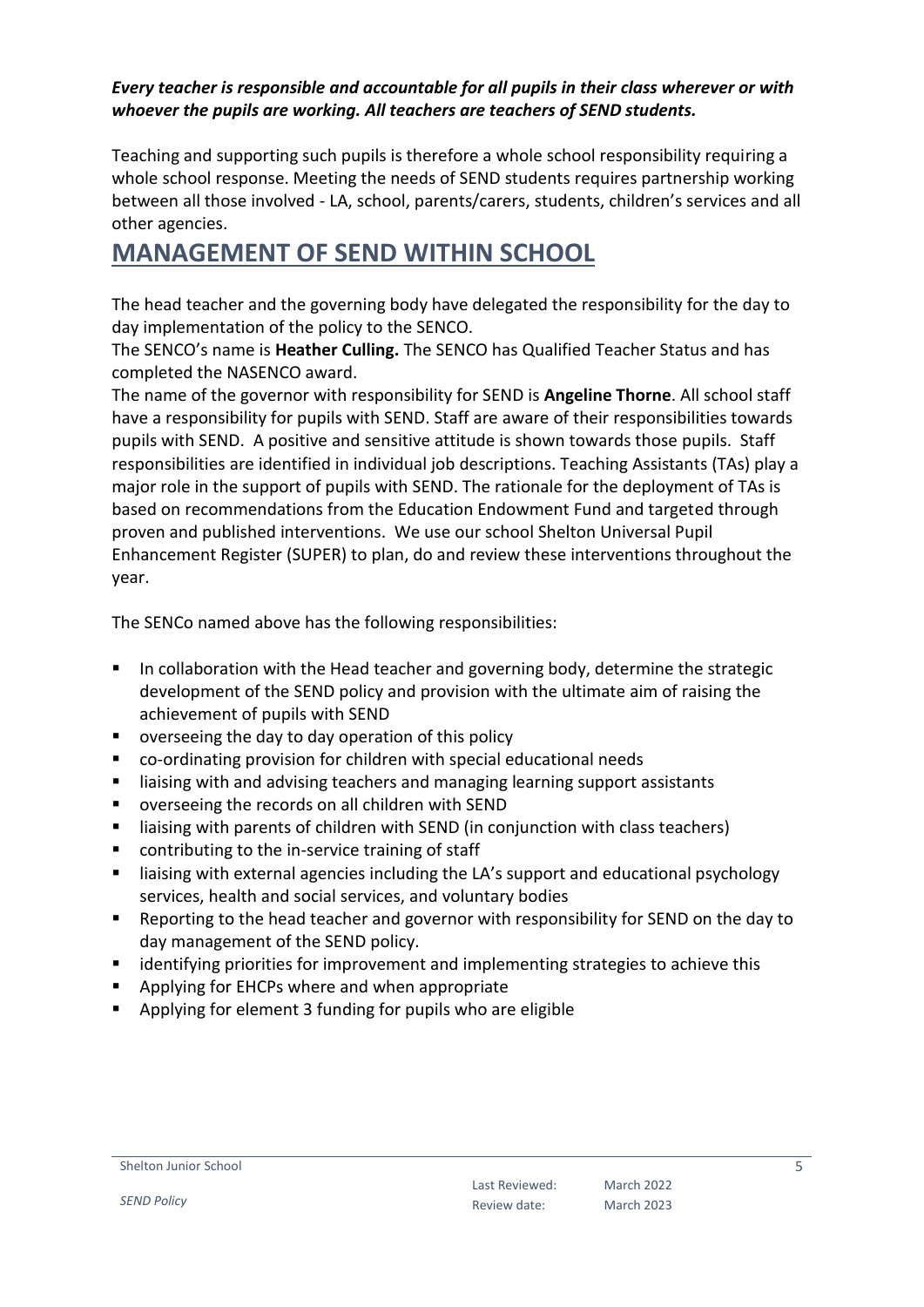The class teacher has the following responsibilities:

- Being aware of the school's procedures for the identification and assessment of and subsequent provision for pupils with SEND
- monitor the progress of children they teach with special needs
- provide differentiated work within the classroom
- consult with the SENCo where appropriate and decide what action is required to ensure these pupils make progress
- notify the SENCo of concerns about children
- work with the SENCo to collect all available information on pupils with SEND
- complete and maintain relevant records
- to liaise with parents, staff, children and outside agencies
- To hold termly SEND meetings with parents to inform them of progress and specific SEND issues

Teaching assistants have the following responsibilities:

- working with the class teacher and SENCo in identifying and meeting the needs of children identified with SEND
- to make themselves familiar with the needs of the SEND children they have contact with
- to enable children with SEND within the classroom to ensure they take part fully in all areas of the curriculum
- be aware of targets for those children they work with
- implement agreed strategies and intervention programmes as appropriate
- to deliver specific, planned packages of support for individual pupils such as Speech and Language programmes under the direction of teaching staff/SENCo
- to contribute to the assessment and monitoring of the child's progress
- to liaise with parents, staff and outside agencies
- To run targeted small intervention groups

The governors have the following responsibilities:

- ensure that provision of a high standard is made for pupils with SEND
- ensure that pupils with SEND are fully involved in school activities.
- be fully involved in developing and reviewing the SEND policy
- be aware of and familiar with the schools SEND information report
- ensure that relevant policies and procedures are in place
- oversee the resources allocated to meet the needs of SEND children
- monitor the effectiveness of SEND provision
- have regular contact with the SENCo
- keep parents informed through the annual report to parents
- dealing with and investigating parental complaints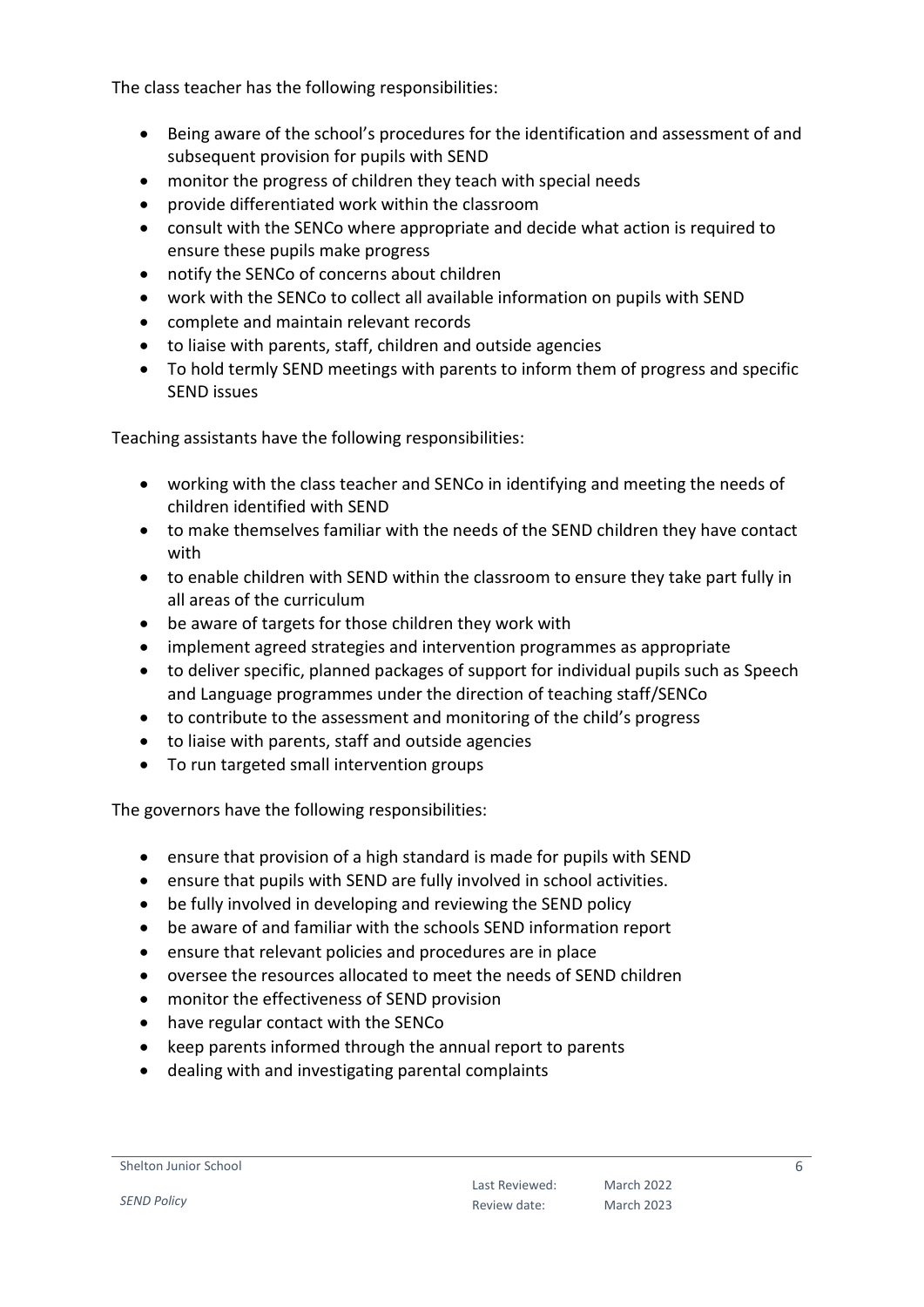# <span id="page-6-0"></span>**DEFINITION OF SEND**

Students have special educational needs if they have a difficulty which calls for special education provision to be made for them e.g. *which is additional to or different from*  differentiated curriculum plans. Shelton Junior School regards pupils as having a SEND if they:

a) Have a significantly greater difficulty in learning than the majority of students of the same age;

b) Have a disability which prevents or hinders them from making use of educational facilities of a kind generally provided for students/young people of the same age in schools within the area served by the LA

Students must not be regarded as having a learning difficulty solely because the language or form of language in their home is different from the language in which they will be taught. Shelton Junior School will have regard to the SEND Code of Practice when carrying out its duties towards all SEND students and ensure that parents/carers are informed by the school that SEND provision is being made for their child.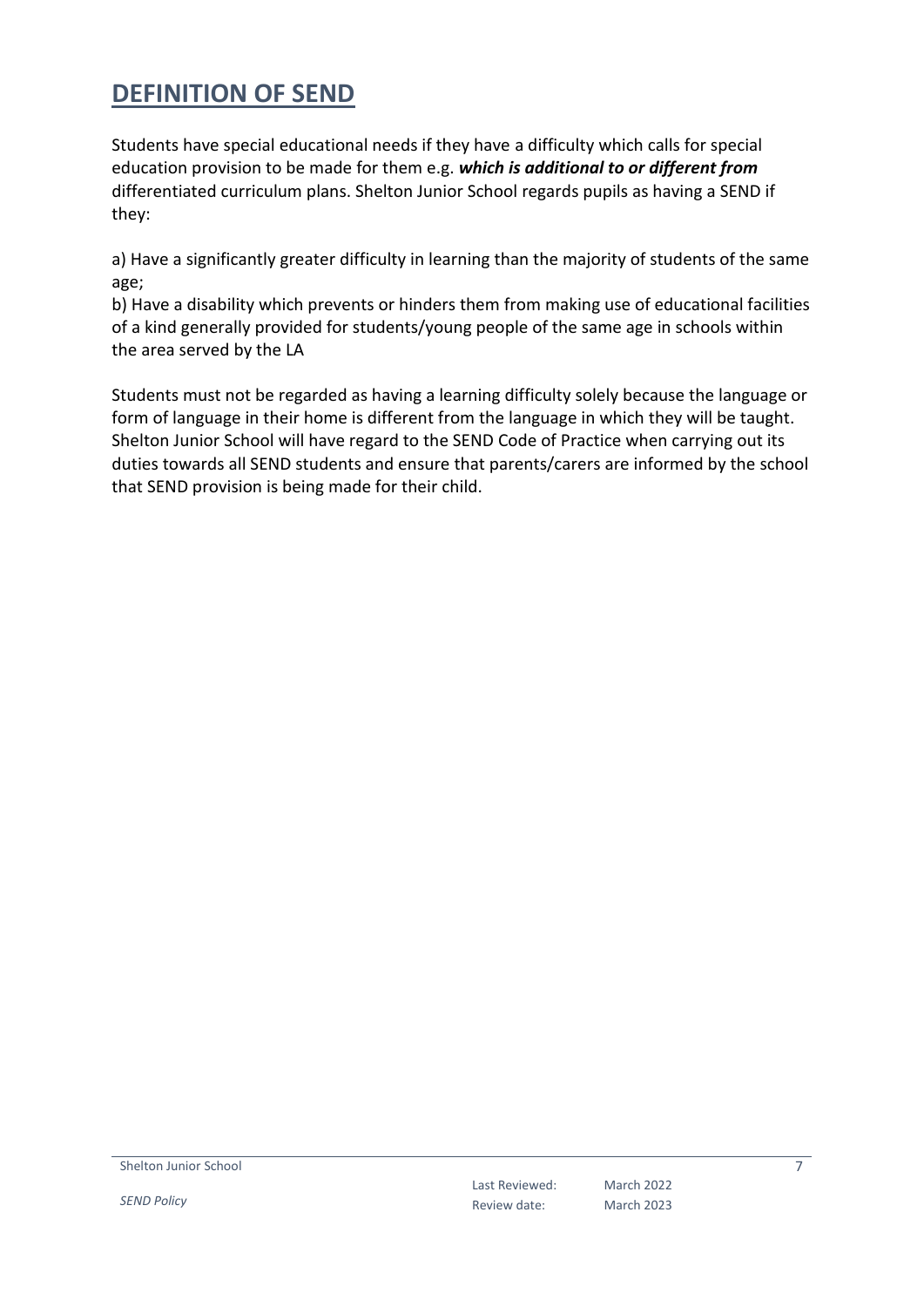# <span id="page-7-0"></span>**IDENTIFICATION, ASSESSMENT AND PROVISION**

### <span id="page-7-1"></span>**Graduated Approach**

Shelton Junior School adopts a graduated approach to meeting special educational needs that requires the initial use of classroom and school resources before bringing specialist expertise to bear on the difficulties that a pupil is experiencing. When a young person is identified as having special educational needs, the school will intervene as described below. Such interventions are a means of helping Shelton Junior School and parents match special educational provision to individual pupil needs.

#### <span id="page-7-2"></span>**The Four Broad Areas of SEND**

Under the Code of Practice 2014 identifying SEND will be through identifying a broad area of need and then, through the graduated approach, identifying a school based category of SEND or Primary area of Need (PAN) identified from the following. Some SEND needs will be in more than one broad area e.g ASD.

#### <span id="page-7-3"></span>**Cognition and learning needs include:**

- Specific learning difficulties (SpLD)
- Moderate learning difficulties (MLD)
- Severe learning difficulties (SLD), and
- Profound and multiple learning difficulties (PMLD)

#### <span id="page-7-4"></span>**Social, emotional and mental health (SEMH) difficulties include:**

- Behavioural, emotional and social difficulties
- ASD
- ADHD

#### <span id="page-7-5"></span>**Communication and interaction needs include:**

- Speech, language and communication needs (SLCN), and
- Autistic spectrum disorders (ASD)

#### <span id="page-7-6"></span>**Sensory and/or physical needs include:**

- Visual impairment (VI)
- Hearing impairment (HI)
- Multi-Sensory impairment (MSI), and
- Physical disability (PD).

A student who is identified as needing provision **additional to or different from** that provided as part of normal class activities will need to be discussed with the SENCo if despite receiving differentiated learning opportunities he /she:

```
Shelton Junior School
```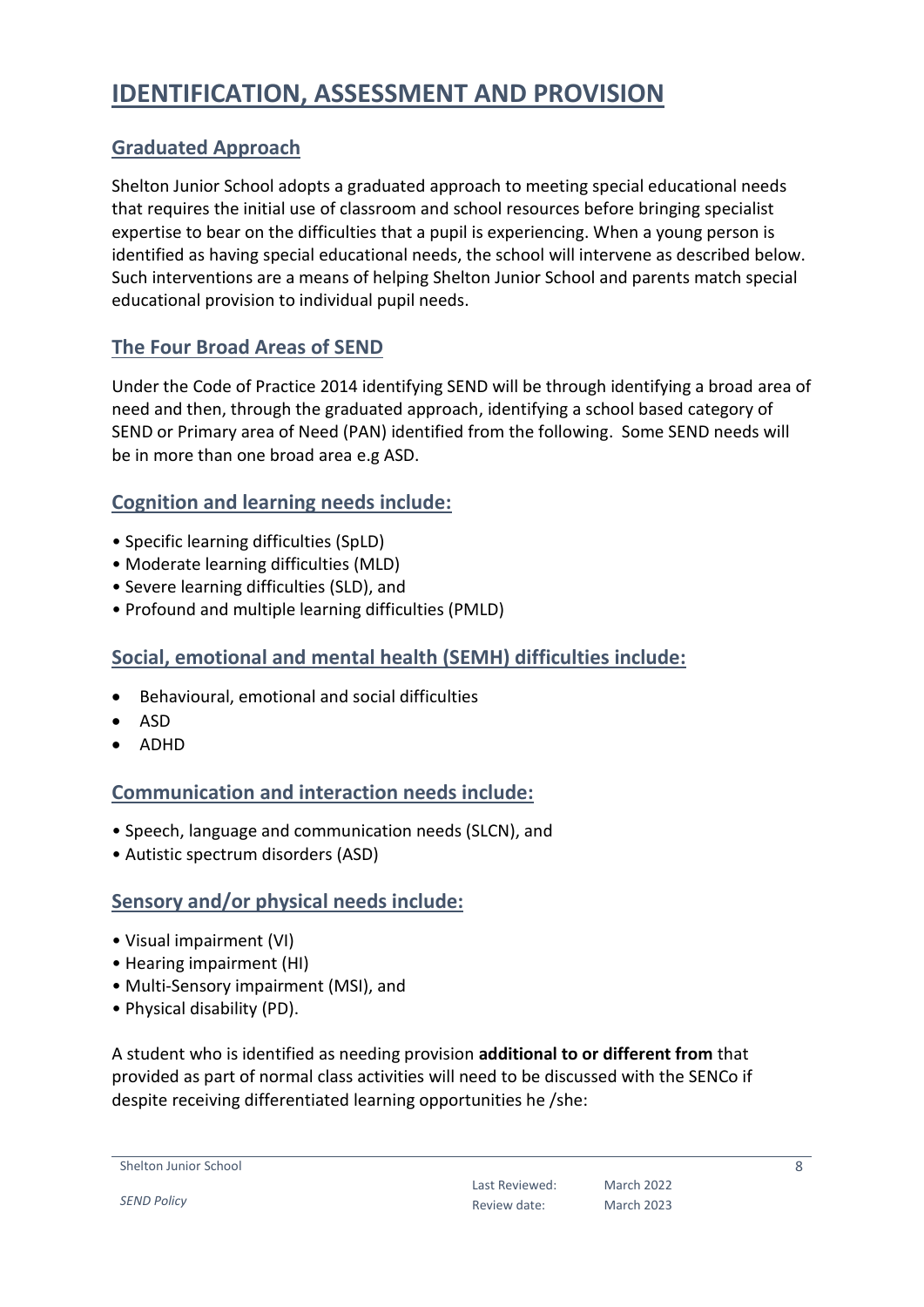- Makes little or no progress even when teaching approaches are targeted particularly in a young person's identified area of weakness;
- Shows signs of difficulty in developing literacy or mathematics skills which result in poor attainment in some curriculum areas;
- Presents persistent emotional or behavioural difficulties which do not respond to behaviour management techniques employed by the school;
- Has sensory or physical problems and continues to make little or no progress despite the provision of specialist equipment;
- Has communication and /or interaction difficulties and continues to make little or no progress despite the provision of a differentiated curriculum.
- Makes slow progress in developing literacy and mathematics skills;
- Has emotional or behavioural difficulties which substantially and regularly interfere with the young person's own learning or that of the class groups, despite having an individualised behaviour management programme;
- Has SEND or physical needs that require additional specialist equipment or regular advice or visits by a specialist service;
- Has communication and/or interaction difficulties that impede the development of social relationships and cause a substantial barrier to learning.

# <span id="page-8-0"></span>**IDENTIFICATION**

We accept the principle that pupils' needs should be identified and met as early as possible. Please see appendix 1 for how we identify SEND at Shelton Junior School. The SENCo also uses whole school tracking data as an early identification indicator and liaises closely with our feeder infant schools. The observations of staff in school and any parental concerns are also noted.

The SENCo maintains a register of pupils identified through the procedures listed. This list is reviewed consistently throughout the term and any changes are informed by and to, parents and teachers

# <span id="page-8-1"></span>**ASSESS, PLAN, DO, REVIEW**

SEND support in school is based on four types of action **ASSESS, PLAN, DO & REVIEW** 

#### <span id="page-8-2"></span>**Assess**

We use a number of additional indicators of special educational needs.

- the analysis of data
- following up teachers concerns from observations in class
- following up parental concerns
- reports from TAs in contact with the child
- tracking individual pupil progress over time
- liaison with feeder schools on transfer

Shelton Junior School

*SEND Policy*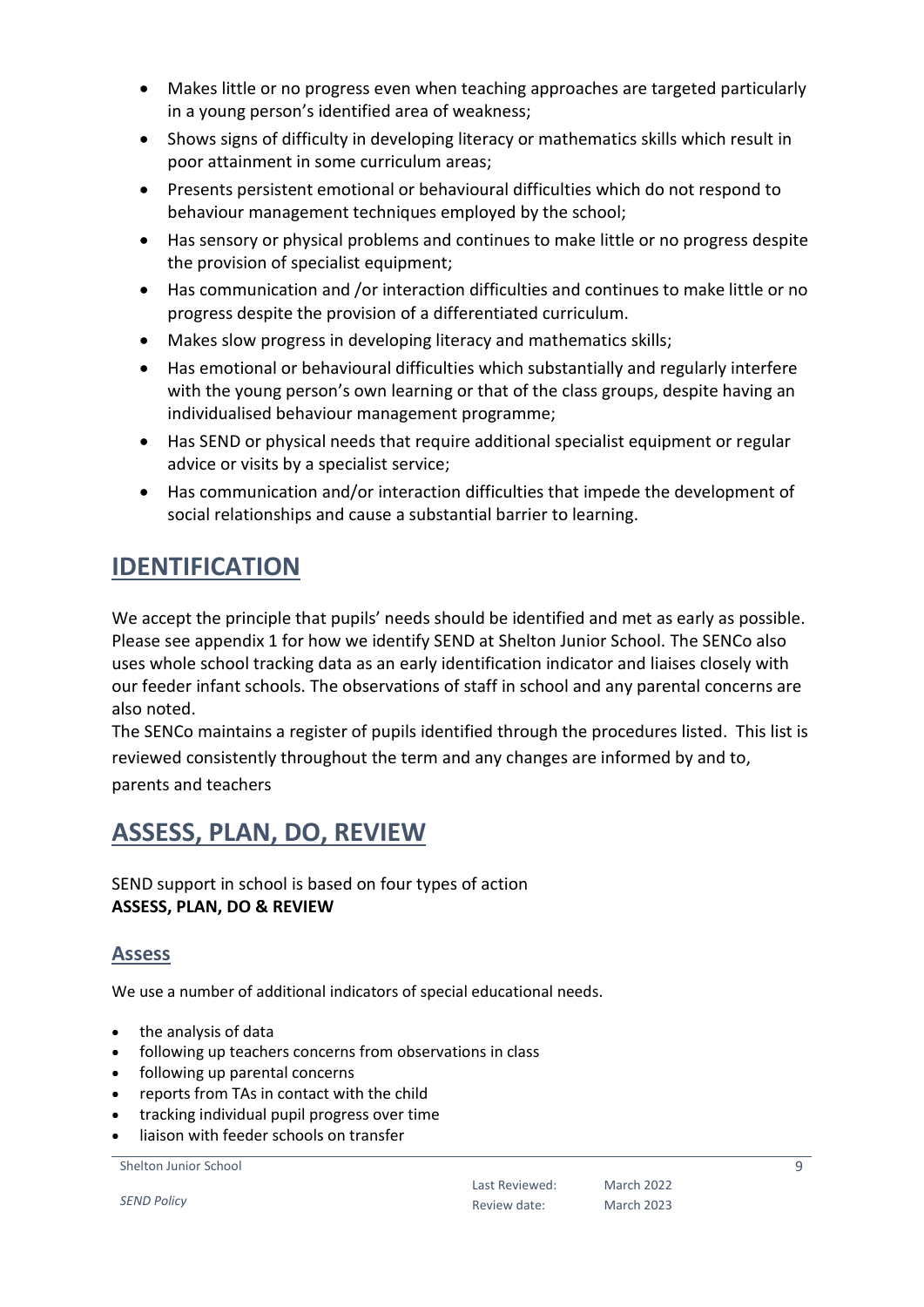- information from previous schools
- information from external agencies
- analysis of behaviour monitoring

#### <span id="page-9-0"></span>**Plan**

Where it is decided to provide a pupil with SEND Support, the parents **must** be notified. The teacher should agree in consultation with the parent and the pupil the interventions and support to be put in place, as well as the expected impact on progress, development or behaviour, along with a clear date for review.

#### <span id="page-9-1"></span>**Do**

The class or subject teacher should remain responsible for working with the child on a daily basis. Where the interventions involve group or one-to-one teaching away from the main class or subject teacher, they should still retain responsibility for the pupil, working closely with any teaching assistants or specialist staff involved, to plan and assess the impact of interventions.

#### <span id="page-9-2"></span>**Review**

Targets are to be reviewed at the end of a strategy and/or intervention, with input from the student, parent/carer, teachers, and learning support staff and outside agencies (if applicable).

Students with an Education and Health Care Plan have set short term targets which have been established after consultation with the parents/carers and the individual student and include targets identified in the statement of SEND.

These targets will be implemented, at least in part and as far as possible, in the normal classroom setting. The delivery of the interventions will continue to be the responsibility of the class teachers.

All EHC plans will be reviewed annually with the review taking place in school. The parents/carers, the young person and involved professionals will be invited to consider the progress made by the young person in achieving targets set and whether any amendments need to be made to the plan. Students participate in their Annual Reviews by:

- Attending their review meetings
- Offering their opinion and advice in the setting of targets
- Discussing their achievements/concerns/issues in advance of the review meeting with parents/carers or others as appropriate.

The SENCO, class teachers and TA's will then discuss the outcome of the in-school review and inform the LA representatives. At the Annual Review at the end of KS2 the aim should be to give clear recommendations as to the type of provision required at secondary school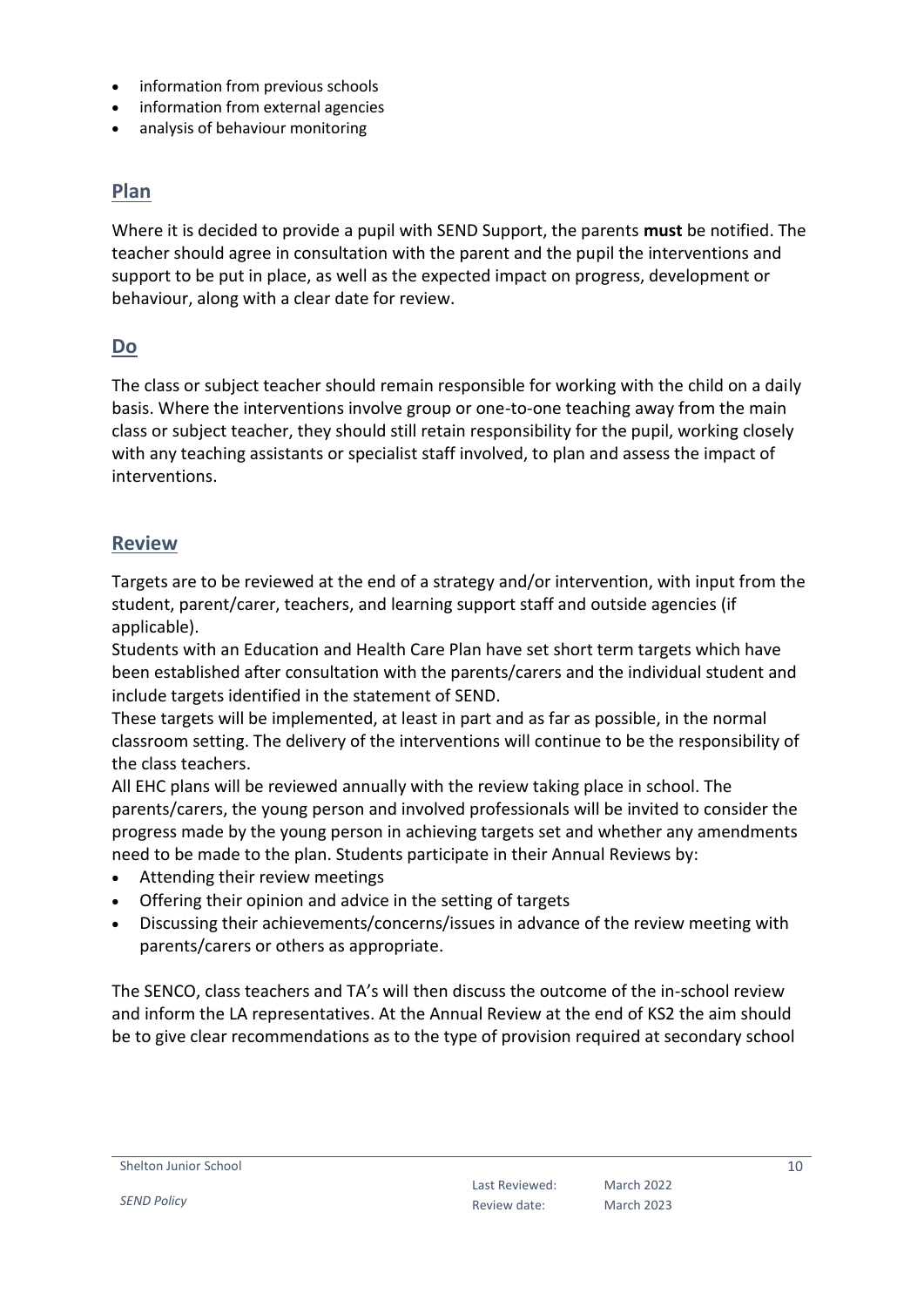# <span id="page-10-0"></span>**STUDENT VOICE**

Pupils are invited to submit their views in writing as part of their annual review as well as to attend the review itself. We ask all pupils to contribute to the setting of their own targets and strategies.

# <span id="page-10-1"></span>**PARTNERSHIP WITH PARENTS/CARERS**

The school aims to work in partnership with parents and carers.

We do so by:

- keeping parents and carers informed and giving support during assessment and any related decision-making process about SEND provision
- working effectively with all other agencies supporting children and their parents
- giving parents and carers opportunities to play an active and valued role in their child's education
- making parents and carers feel welcome
- ensuring all parents and carers have appropriate communication aids and access arrangements
- providing all information in an accessible way
- encouraging parents and carers to inform school of any difficulties they perceive their child may be having or other needs the child may have which need addressing
- instilling confidence that the school will listen and act appropriately
- focusing on the child's strengths as well as areas of additional need
- allowing parents and carers opportunities to discuss ways in which they and the school can help their child
- agreeing targets for the child
- making parents and carers aware of the Special Educational Needs and Disability Information and Support Service (SENDIASS)

# <span id="page-10-2"></span>**SEND INFORMATION REPORT**

The school will ensure that the SEND information is accessible on the school website. Governors have a legal duty to publish information on their websites about the implementation of the policy for pupils with SEND. The information published will be updated annually and any changes to the information occurring during the year will be updated as soon as possible.

# <span id="page-10-3"></span>**ALLOCATION OF RESOURCES**

- Resources are allocated to support children with additional needs as identified above.
- Each year we map our provision to show how we allocate human resources to each year group, this is also reviewed regularly.
- This support may take the form of differentiated work in class, support from a Teaching Assistant (TA) in focused intervention in groups, or for individuals.
- Where necessary specialist equipment, books or other resources that may help the child are purchased.

Shelton Junior School

*SEND Policy*